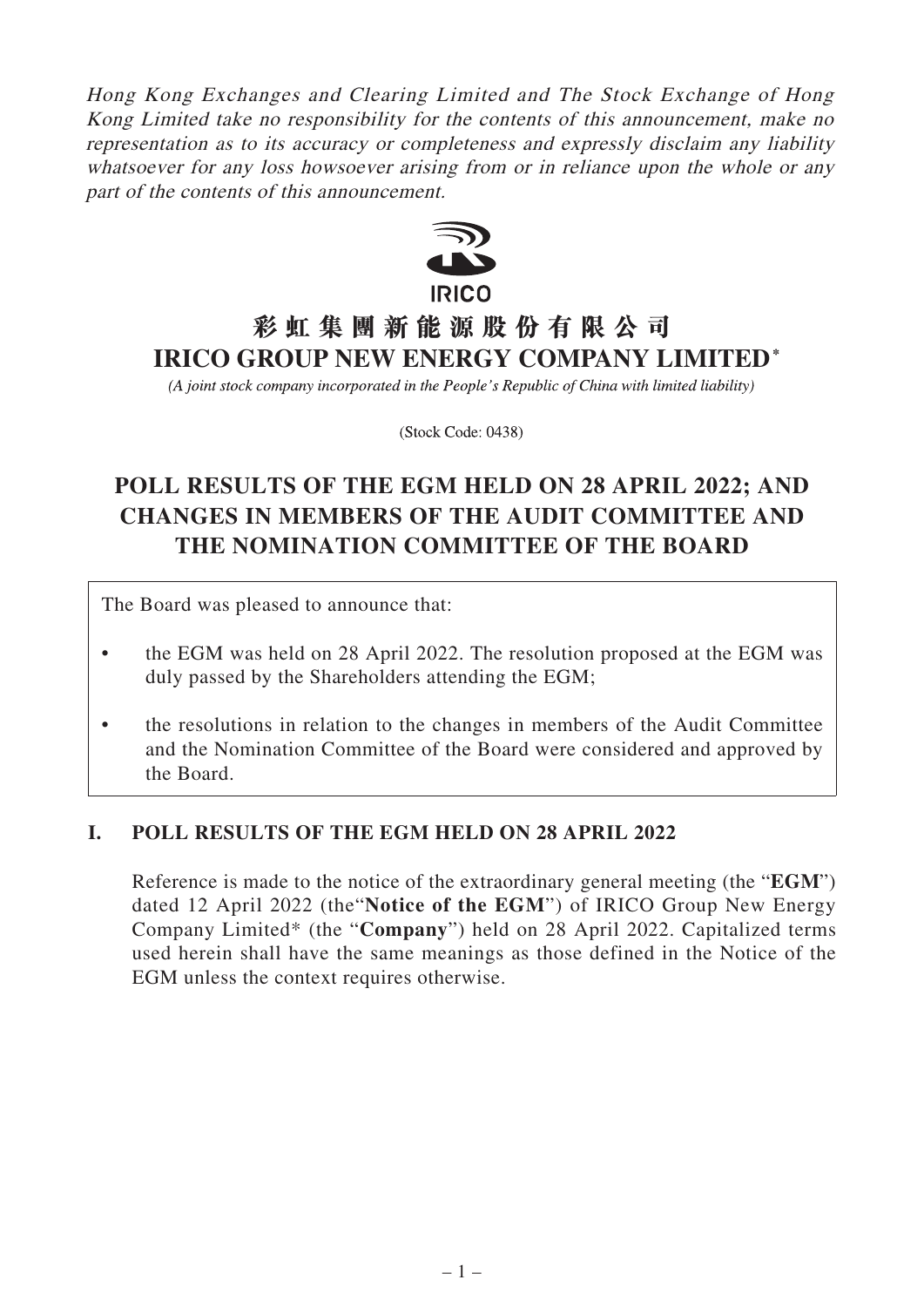The Board was pleased to announce that the EGM was held at the conference room of the Company at No. 1 Caihong Road, Xianyang, Shaanxi Province, the PRC at 9:00 a.m. on Thursday, 28 April 2022. The resolution set out in the Notice of the EGM which had been delivered to all shareholders of the Company (the "**Shareholers**") was approved by the Shareholders by way of poll.

As at the date of the EGM, the number of issued shares of the Company was 176,322,070 shares, comprising 80,073,400 domestic shares and 96,248,670 H shares.

No Shareholder was required under the Rules Governing the Listing of Securities on The Stock Exchange of Hong Kong Limited ("the **Listing Rules**") to abstain from voting on the resolution proposed at the EGM. As such, the total number of shares entitling the Shareholders to attend and vote on the resolution proposed at the EGM was 176,322,070 shares.

There was no share entitling the Shareholders to attend the EGM but abstain from voting as set out in Rule 13.40 of the Listing Rules.

The Shareholders or authorized proxy(ies) of the Shareholders attending the EGM held an aggregate of 105,581,000 shares.

BDO China Shu Lun Pan Certified Public Accountants (LLP) (立 信 會 計 師 事 務 所(特 殊 普 通 合 夥))was appointed as the scrutineer for the vote-taking at the EGM and performed calculations to obtain the following poll results based on the completed and signed poll voting forms collected by the Company.

The resolution set out below correspond to that set out in the Notice of the EGM. The poll results in respect of the proposed resolution at the EGM are set out as follows.

| <b>Ordinary Resolution</b> (Note 1) |                                                                                                                                                             | <b>Number of votes</b><br>(% in approximate) $^{(Note 2)}$ |                |                |
|-------------------------------------|-------------------------------------------------------------------------------------------------------------------------------------------------------------|------------------------------------------------------------|----------------|----------------|
|                                     |                                                                                                                                                             | For                                                        | <b>Against</b> | <b>Abstain</b> |
|                                     | To consider and approve the resolution in<br>relation to the proposed election of Mr. Su<br>Kun as an independent non-executive director<br>of the Company. | 105,581,000<br>$(100\%)$                                   | $0\%$          | $(0\%$         |

Notes:

- (1) As more than half of the votes were cast in favour of the resolution No. 1 by the Shareholders attending the EGM, in person or by proxy, such resolution was duly passed as an ordinary resolution.
- (2) The percentage of voting is based on the valid votes with voting rights cast by the Shareholders who attended and voted at the EGM in person or by proxy. Any abstained vote or waiver to vote shall not be counted as valid vote with voting rights for the purpose of calculating the result of that resolution.